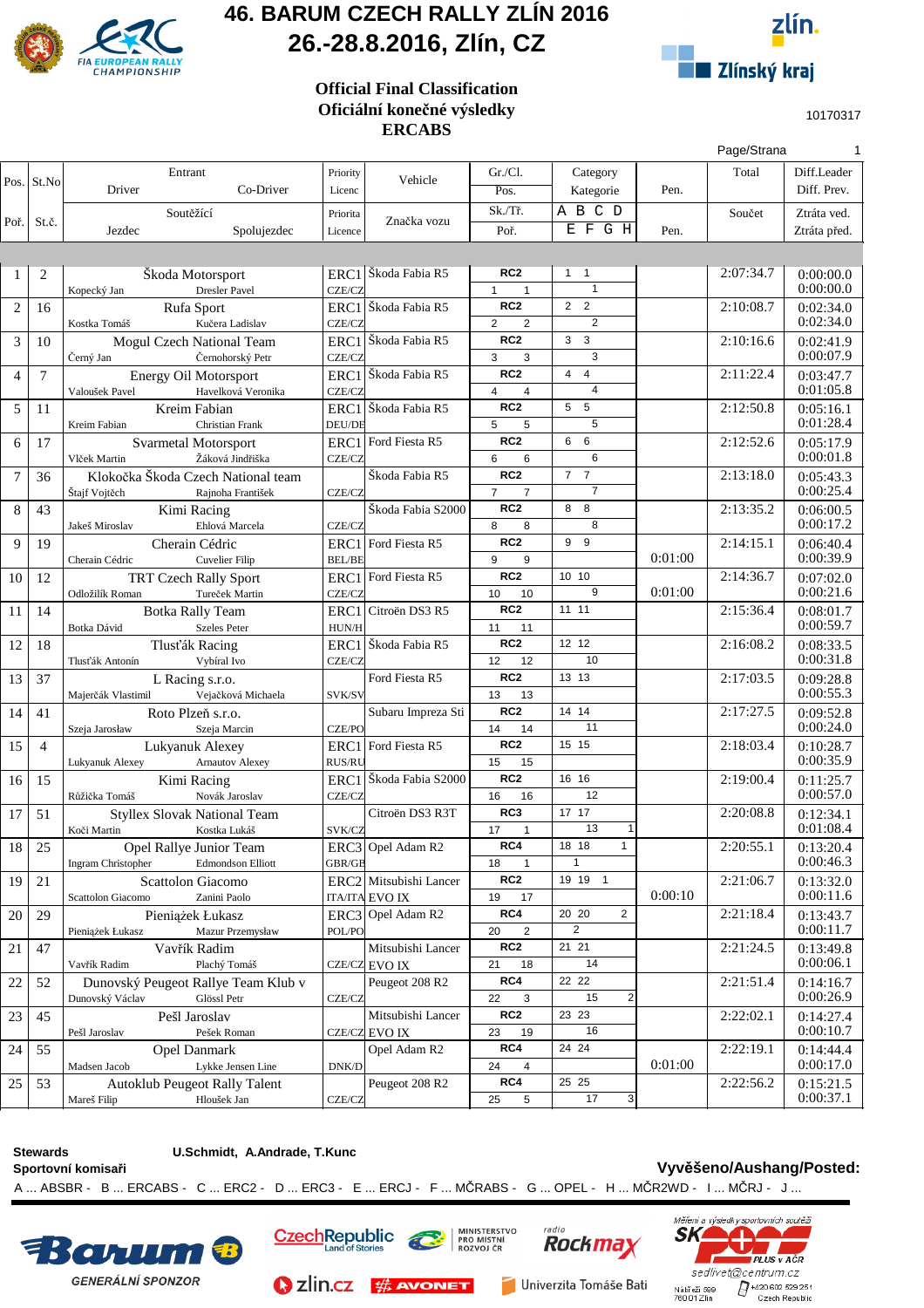

## **46. BARUM CZECH RALLY ZLÍN 2016 26.-28.8.2016, Zlín, CZ**



#### **Official Final Classification Oficiální konečné výsledky ERCABS**

10170317

|      |                |                                                                 |                      |                        |                            |                          |         | Page/Strana | $\overline{2}$         |
|------|----------------|-----------------------------------------------------------------|----------------------|------------------------|----------------------------|--------------------------|---------|-------------|------------------------|
|      |                | Entrant                                                         | Priority             |                        | Gr./Cl.                    | Category                 |         | Total       | Diff.Leader            |
|      | Pos.   St. No. | Co-Driver<br>Driver                                             | Licenc               | Vehicle                | Pos.                       | Kategorie                | Pen.    |             | Diff. Prev.            |
|      |                | Soutěžící                                                       | Priorita             |                        | Sk./Tř.                    | АВСD                     |         | Součet      | Ztráta ved.            |
| Poř. | St.č.          | Jezdec<br>Spolujezdec                                           | Licence              | Značka vozu            | Poř.                       | EFGH                     | Pen.    |             | Ztráta před.           |
|      |                |                                                                 |                      |                        |                            |                          |         |             |                        |
| 26   | 61             | Kupec Karel                                                     |                      | Peugeot 208 R2         | RC4                        | 26 26                    |         | 2:23:45.8   | 0:16:11.1              |
|      |                | Kupec Karel<br>Zigler Martin                                    | CZE/CZ               |                        | 26<br>6                    | 18<br>$\overline{4}$     |         |             | 0:00:49.6              |
| 27   | 28             | <b>Sports Racing Technologies</b>                               | ERC3                 | Peugeot 208 R2         | RC4                        | 27 27<br>3               |         | 2:24:58.9   | 0:17:24.2              |
|      |                | Fedorov Yaroslav<br>Gryazin Nikolay                             | LVA/RU               |                        | 27<br>$\overline{7}$       | 3                        |         |             | 0:01:13.1              |
| 28   | 56             | <b>Autoklub Junior Team</b>                                     |                      | Peugeot 208 R2         | RC4                        | 28 28                    |         | 2:25:13.2   | 0:17:38.5              |
|      |                | Švec Roman<br>Dohnal René                                       | CZE/CZ               |                        | 28<br>8                    | 19<br>5                  |         |             | 0:00:14.3              |
| 29   | 35             | Navrátil Jiří                                                   | ERC3                 | Peugeot 208 R2         | RC4                        | 29 29<br>4               |         | 2:26:15.8   | 0:18:41.1              |
|      |                | Král Josef<br>Navrátil Jiří                                     | CZE/CZ               |                        | 29<br>9<br>RC <sub>2</sub> | 20<br>6<br>30 30         |         |             | 0:01:02.6              |
| 30   | 38             | Bisaha Ondřej<br>Hovorka Jiří<br>Bisaha Ondřej                  | CZE/CZ               | Ford Fiesta R5         | 30<br>20                   | 21                       |         | 2:26:58.2   | 0:19:23.5<br>0:00:42.4 |
| 31   | 24             | Castrol Ford Team Türkiye                                       | ERC3                 | Ford Fiesta R2T        | RC4                        | 31 31<br>5               |         | 2:27:08.9   | 0:19:34.2              |
|      |                | <b>Bostanci Murat</b><br>Vatansever Onur                        | <b>TUR/TU</b>        |                        | 31<br>10                   |                          |         |             | 0:00:10.7              |
| 32   | 57             | Poloński Dariusz                                                |                      | Peugeot 208 R2         | RC4                        | 32 32                    |         | 2:27:35.3   | 0:20:00.6              |
|      |                | Poloński Dariusz<br>Dobosz Grzegorz                             | POL/PO               |                        | 32<br>11                   |                          |         |             | 0:00:26.4              |
| 33   | 58             | <b>MRS</b> Racing                                               |                      | Peugeot 208 R2         | RC4                        | 33 33                    |         | 2:28:17.2   | 0:20:42.5              |
|      |                | Koubek Ondřej<br>Lunga Jan                                      | CZE/CZ               |                        | 12<br>33                   | 22<br>$\overline{7}$     |         |             | 0:00:41.9              |
| 34   | 78             | Surovič Jan                                                     |                      | Škoda Fabia R2         | RC4<br>34<br>13            | 34 34<br>23<br>8         |         | 2:29:06.9   | 0:21:32.2<br>0:00:49.7 |
| 35   | 65             | Surovič Jan<br>Němec Petr<br>Zpěvák Daniel                      | CZE/CZ               | Peugeot 208 R2         | RC4                        | 35 35                    |         | 2:29:55.8   | 0:22:21.1              |
|      |                | Zpěvák Daniel<br>Krajča Ondřej                                  | CZE/CZ               |                        | 35<br>14                   | 24                       |         |             | 0:00:48.9              |
| 36   | 71             | Pospíšilík Tomáš                                                |                      | Peugeot 208 R2         | RC4                        | 36 36                    |         | 2:30:38.9   | 0:23:04.2              |
|      |                | Žáček Karel<br>Pospíšilík Tomáš                                 | CZE/CZ               |                        | 36<br>15                   | 25<br>9                  |         |             | 0:00:43.1              |
| 37   | 76             | Futures Contproduct s.r.o.                                      |                      | Peugeot 208 R2         | RC4                        | 37 37                    |         | 2:31:21.4   | 0:23:46.7              |
|      |                | Horák Ivan<br>Knápek Tomáš                                      | CZE/CZ               |                        | 37<br>16                   | 26<br>10                 |         |             | 0:00:42.5              |
| 38   | 31             | TMS Czech National Junior Team<br>Brož Dominik<br>Těšínský Petr | ERC3<br>CZE/CZ       | Ford Fiesta R2         | RC4<br>38<br>17            | 6<br>38 38<br>11<br>4 27 |         | 2:31:45.7   | 0:24:11.0<br>0:00:24.3 |
| 39   | 59             | TNT Počernice s.r.o.                                            |                      | Opel Adam R2           | RC4                        | 39 39                    |         | 2:32:06.7   | 0:24:32.0              |
|      |                | Nekvapil Lukáš<br>Koscelník Roman                               | CZE/CZ               |                        | 18<br>39                   | 28<br>12                 |         |             | 0:00:21.0              |
| 40   | 68             | Conforto Galli Claudio                                          |                      | Toyota GT86            | RC3                        | 40 40                    |         | 2:32:57.0   | 0:25:22.3              |
|      |                | Conforto Galli Claudio<br>Scarafoni Sonia                       | <b>ITA/ITA CS-R3</b> |                        | 40<br>$\overline{2}$       |                          | 0:01:10 |             | 0:00:50.3              |
| 41   | 79             | Obadal Milan                                                    |                      | Renault Clio R3        | RC3                        | 41 41                    |         | 2:34:26.7   | 0:26:52.0              |
|      |                | Obadal Milan<br>Osička Vladimír                                 | CZE/CZ               | ERC2 Mitsubishi Lancer | 41<br>3<br>RC <sub>2</sub> | 29<br>13<br>42 42 2      |         | 2:34:37.5   | 0:01:29.7              |
| 42   | 22             | Érdi Tibor jr.<br>Érdi Tibor jr.<br>Papp György                 |                      | HUN/H EVO X            | 42<br>21                   |                          |         |             | 0:27:02.8<br>0:00:10.8 |
| 43   | 64             | <b>Autostal Atlantic</b>                                        |                      | Suzuki Swift S1600     | RC3                        | 43 43                    |         | 2:36:56.8   | 0:29:22.1              |
|      |                | Declerck Kurt<br>Delplace Fredericq                             | <b>BEL/BE</b>        |                        | 43<br>4                    |                          | 0:00:10 |             | 0:02:19.3              |
| 44   | 81             | Agrotec Autoklub v AČR                                          |                      | Alfa Romeo 147         | RC4                        | 44 44                    |         | 2:42:46.2   | 0:35:11.5              |
|      |                | Jugas Jaroslav<br>Rada Martin                                   | CZE/CZ               |                        | 44<br>19                   | 30<br>14                 |         |             | 0:05:49.4              |
| 45   | 1              | Lotos Rally Team                                                | ERC1                 | Ford Fiesta R5         | RC <sub>2</sub>            | 45 45                    | 0:00:10 | 2:43:36.5   | 0:36:01.8              |
|      |                | Baran Jarosław<br>Kajetanowicz Kajetan                          | POL/PO               | Honda Civic VTi        | 22<br>45<br>RC5            | 46 46                    |         | 2:44:37.4   | 0:00:50.3              |
| 46   | 85             | Lukašík Petr<br>Lukašík Petr<br>Mikulášková Martina             | CZE/CZ               |                        | 46<br>1                    | 31<br>15                 |         |             | 0:37:02.7<br>0:01:00.9 |
| 47   | 83             | Stratieva Ekaterina                                             |                      | Citroën C2 R2 Max      | RC4                        | 47 47                    |         | 2:45:26.2   | 0:37:51.5              |
|      |                | Stratieva Ekaterina<br>Bashkehayov Angel                        | <b>BGR/BG</b>        |                        | 47<br>20                   |                          |         |             | 0:00:48.8              |
| 48   | 26             | ADAC Opel Rallye Junior Team                                    | ERC3                 | Opel Adam R2           | RC4                        | $\overline{7}$<br>48 48  |         | 2:48:59.5   | 0:41:24.8              |
|      |                | Winklhofer Pirmin<br>Griebel Marijan                            | DEU/DE               |                        | 48<br>21                   | 5                        |         |             | 0:03:33.3              |
| 49   | 80             | Cierzniewski Piotr                                              |                      | Ford Fiesta R2T        | RC4                        | 49 49                    |         | 2:53:13.4   | 0:45:38.7              |
| 50   | 86             | Cierzniewski Piotr<br>Bojar Michał<br>Hapala Petr               | POL/PO               | Škoda Fabia            | 49<br>22<br>RC5            | 50 50                    |         | 2:59:55.3   | 0:04:13.9<br>0:52:20.6 |
|      |                | Hapala Petr<br>Kozák Zbyněk                                     | CZE/CZ               |                        | $\overline{c}$<br>50       | 32<br>16                 |         |             | 0:06:41.9              |
|      |                |                                                                 |                      |                        |                            |                          |         |             |                        |

**Stewards U.Schmidt, A.Andrade, T.Kunc**

**Sportovní komisař<sup>i</sup> Vyvěšeno/Aushang/Posted:**

A ... ABSBR - B ... ERCABS - C ... ERC2 - D ... ERC3 - E ... ERCJ - F ... MČRABS - G ... OPEL - H ... MČR2WD - I ... MČRJ - J ...





 $\bullet$  zin.cz  $\#$  AVONET



radio<br>**Rockmay** 

Univerzita Tomáše Bati

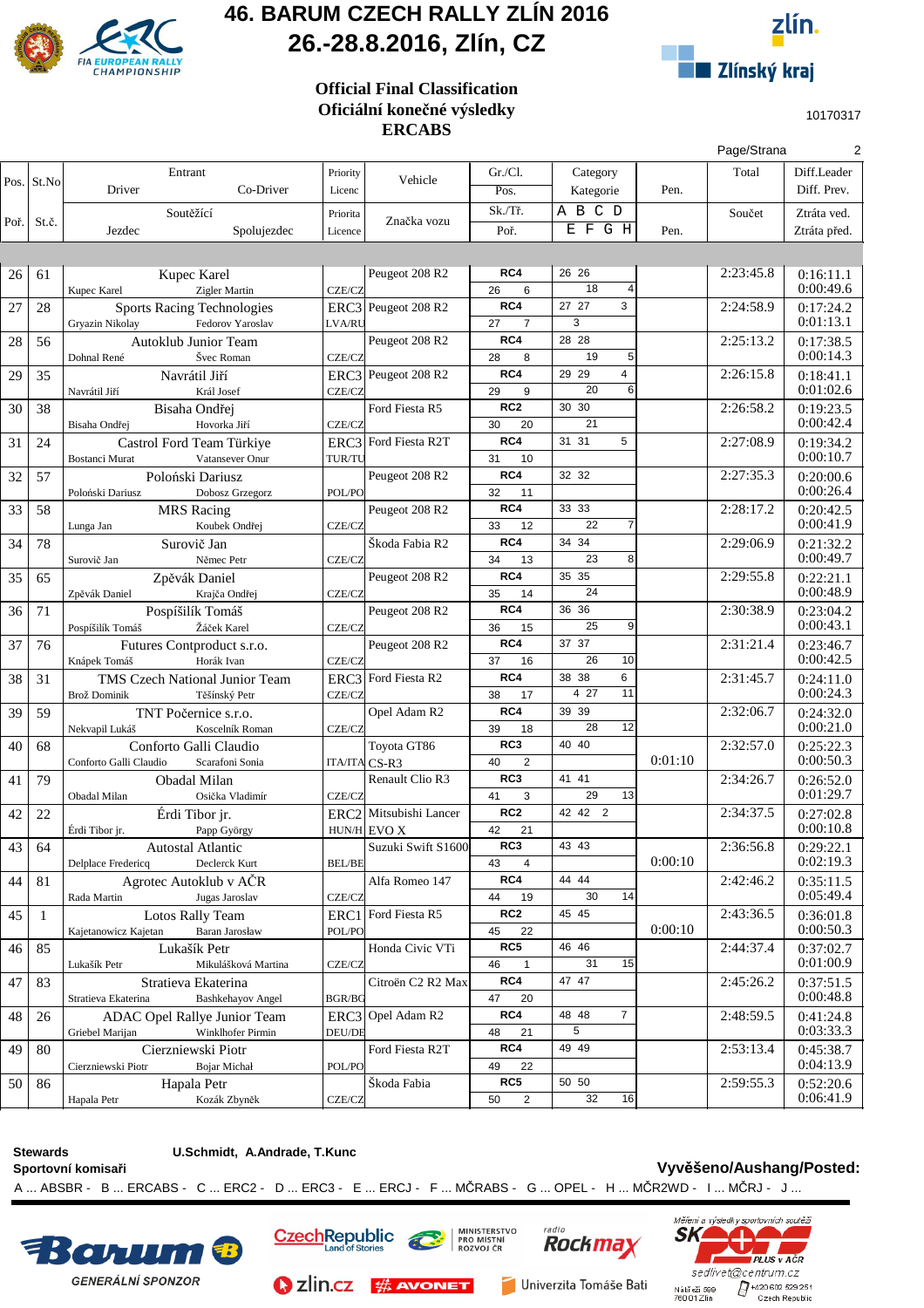

## **46. BARUM CZECH RALLY ZLÍN 2016 26.-28.8.2016, Zlín, CZ**



#### **Official Final Classification Oficiální konečné výsledky ERCABS**

10170317

|      |              |                                   |                                           |                    |                                    |                                      |                                       |      | Page/Strana | 3            |
|------|--------------|-----------------------------------|-------------------------------------------|--------------------|------------------------------------|--------------------------------------|---------------------------------------|------|-------------|--------------|
|      |              | Entrant                           |                                           |                    |                                    | Gr./Cl.                              | Category                              |      | Total       | Diff.Leader  |
|      | $Pos.$ St.No | Driver                            | Co-Driver                                 | Priority<br>Licenc | Vehicle                            | Pos.                                 | Kategorie                             | Pen. |             | Diff. Prev.  |
|      |              |                                   | Soutěžící                                 |                    |                                    | Sk./Tř.                              | A B C D                               |      |             | Ztráta ved.  |
| Poř. | St.č.        |                                   |                                           | Priorita           | Značka vozu                        |                                      | EFGH                                  |      | Součet      |              |
|      |              | Jezdec                            | Spolujezdec                               | Licence            |                                    | Poř.                                 |                                       | Pen. |             | Ztráta před. |
|      |              |                                   |                                           |                    |                                    |                                      |                                       |      |             |              |
| 51   | 82           |                                   | DRS Rallyservice s.r.o.                   |                    | Škoda Fabia                        | RC4                                  | 51 51                                 |      | 3:01:20.0   | 0:53:45.3    |
|      |              | Boxoen Achiel                     | Vermeulen Jasper                          | MCO/B              |                                    | 51<br>23                             |                                       |      |             | 0:01:24.7    |
| 52   | 87           |                                   | <b>Bronkart Renaud</b>                    |                    | Toyota Yaris                       | RC5                                  | 52 52                                 |      | 3:02:08.7   | 0:54:34.0    |
|      |              | <b>Bronkart Renaud</b>            | Victor Martine                            | <b>BEL/LU</b>      |                                    | 52<br>3                              |                                       |      |             | 0:00:48.7    |
| 53   | 67           |                                   | Nešetřil Petr                             |                    | Mitsubishi Lancer                  | RC <sub>2</sub>                      | 53 53                                 |      | 3:15:43.9   | 1:08:09.2    |
|      |              | Nešetřil Petr                     | Černoch Jiří                              |                    | CZE/CZ EVO X                       | 33<br>23<br>53                       |                                       |      |             | 0:13:35.2    |
| 54   | 30           |                                   | Klaus Motorsport                          |                    | ERC3 Peugeot 208 R2                | RC4                                  | 54 54<br>8                            |      | 3:36:51.8   | 1:29:17.1    |
|      |              | Klausz Kristóf                    | Nyirfás Julianna                          | HUN/H              |                                    | 0:21:07.9<br>6<br>54<br>24           |                                       |      |             |              |
|      |              | Retired - Odstoupili              |                                           |                    |                                    |                                      |                                       |      |             |              |
|      | 9            |                                   | Rallytechnology                           |                    | ERC1 Ford Fiesta R5                | RC <sub>2</sub>                      |                                       |      |             |              |
|      |              | Habaj Łukasz                      | Woś Piotr                                 | POL/PO             |                                    | Accident in SS 15                    |                                       |      |             |              |
|      | 54           |                                   | <b>KIT</b> Racing                         |                    | Peugeot 208 R2                     | RC4                                  |                                       |      |             |              |
|      |              | Kundlák Ján                       | Rezková Michala                           | CZE/CZ             |                                    |                                      | Double puncture after SS 14           |      |             |              |
|      | 69           |                                   | Slovak National Hillclimb Team            |                    | Mitsubishi Lancer                  | RC <sub>2</sub>                      |                                       |      |             |              |
|      |              | Lapdavský Lukáš                   | Lapdavský Július                          |                    | SVK/SV EVO IX                      |                                      | Tech. problem - axleshaft after SS 13 |      |             |              |
|      | 84           |                                   | Mach Dalibor                              |                    | Honda Civic VTi                    | RC <sub>5</sub>                      |                                       |      |             |              |
|      |              | Mach Dalibor                      | Mach Kateřina                             | CZE/CZ             |                                    |                                      | Tech. problem - driveshaft in SS 14   |      |             |              |
|      | 3            |                                   | Gemini Clinic Rally Team                  | ERC1               | Citroën DS3 R5                     | RC <sub>2</sub>                      |                                       |      |             |              |
|      |              | Bouffier Bryan                    | Dini Gilbert                              | FRA/FR             |                                    |                                      | Tech. problem - engine after SS 12    |      |             |              |
|      | 5            |                                   | T&T Czech National Team                   |                    | ERC1 Škoda Fabia R5                | RC <sub>2</sub>                      |                                       |      |             |              |
|      |              | Tarabus Jaromír                   | Trunkát Daniel                            | CZE/CZ             |                                    | Accident in SS 13                    |                                       |      |             |              |
|      | 74           |                                   | Barčák Andrej                             |                    | Opel Adam R2                       | RC4                                  |                                       |      |             |              |
|      |              | Barčák Andrej                     | Střeska Tomáš                             | CZE/CZ             |                                    | Accident in SS 12                    |                                       |      |             |              |
|      | 6            | <b>Sports Racing Technologies</b> |                                           |                    | Škoda Fabia R5                     | RC <sub>2</sub><br>Acciden in SS 11  |                                       |      |             |              |
|      |              | Sirmacis Ralfs                    | Šimins Arturs                             | LVA/LV             |                                    |                                      |                                       |      |             |              |
|      | 70           |                                   | Pokorný Zdeněk                            |                    | Mitsubishi Lancer                  | RC <sub>2</sub><br>Accident in SS 11 |                                       |      |             |              |
|      |              | Pokorný Zdeněk                    | Skořepa Jiří                              |                    | CZE/CZ EVO IX                      |                                      |                                       |      |             |              |
|      | 32           |                                   | Arable Racing Kft                         | HUN/H              | ERC3 Peugeot 208 R2                | RC4                                  | Broken wheel in SS 10                 |      |             |              |
|      |              | Szegő János<br>Német László       |                                           |                    |                                    |                                      |                                       |      |             |              |
|      | 62           | <b>KM Racing Slovakia</b>         |                                           |                    | Peugeot 208 R2                     | RC4<br>Accident in SS 2              |                                       |      |             |              |
|      |              | <b>Adielsson Mattias</b>          | Johansson Andreas                         | $\text{SWE/S}$     |                                    |                                      |                                       |      |             |              |
|      | 48           |                                   | Cavigioli Marco                           |                    | Subaru Impreza Sti                 | RC <sub>2</sub>                      | Tech. problem before SS 2             |      |             |              |
|      |              | Cavigioli Marco                   | Menchini Marco                            | <b>ITA/ITA</b>     |                                    |                                      |                                       |      |             |              |
|      | 27           |                                   | ADAC Opel Rallye Junior Team              |                    | ERC3 Opel Adam R2                  | RC4<br>Tech. problem after SS 7      |                                       |      |             |              |
|      |              | <b>Tannert Julius</b>             | Thielen Jennifer                          | DEU/LU             |                                    |                                      |                                       |      |             |              |
|      | 40           |                                   | Duck Racing Subaru ČR                     |                    | Subaru Impreza Sti                 | RC <sub>2</sub><br>Accident in SS 7  |                                       |      |             |              |
|      |              | Kopáček Václav                    | Rendlová Barbora                          | CZE/CZ             |                                    | RC4                                  |                                       |      |             |              |
|      | 60           |                                   | Wagner Simon                              |                    | Peugeot 208 R2                     |                                      | Tech. problem after SS 6              |      |             |              |
|      |              | Wagner Simon                      | Kremer Ella                               | <b>AUT/DE</b>      |                                    | RC <sub>2</sub>                      |                                       |      |             |              |
|      | 42           |                                   | <b>KM Racing Slovakia</b><br>Šintal Lukáš |                    | Mitsubishi Lancer<br>SVK/SV EVO IX | Health problems after SS 5           |                                       |      |             |              |
|      |              | Cserhalmi Tibor                   |                                           | ERC1               | Škoda Fabia S2000                  | RC <sub>2</sub>                      |                                       |      |             |              |
|      | 20           | Jelínek Jan                       | Jelínek Jan<br>Machů Petr                 | CZE/CZ             |                                    | Accident in SS 5                     |                                       |      |             |              |
|      | 46           |                                   | Ševčík Pavel                              |                    | Mitsubishi Lancer                  | RC <sub>2</sub>                      |                                       |      |             |              |
|      |              | Ševčík Pavel                      | Vajdák Luděk                              |                    | CZE/CZ EVO IX                      | Tech. problem - gearbox after SS 4   |                                       |      |             |              |
|      | 50           |                                   | Štochl Karel                              |                    | Subaru Impreza Sti                 | RC <sub>2</sub>                      |                                       |      |             |              |
|      |              | Štochl Karel                      | Vacková Adéla                             | CZE/CZ             |                                    |                                      | Tech. problem - engine after SS 4     |      |             |              |
|      | 8            |                                   | Kobus Hermen                              | ERC1               | Škoda Fabia R5                     | RC <sub>2</sub>                      |                                       |      |             |              |
|      |              | Kobus Hermen                      | Thierie Davy                              | NLD/BE             |                                    | Accident in SS 3                     |                                       |      |             |              |
|      |              |                                   |                                           |                    |                                    |                                      |                                       |      |             |              |

## **Stewards U.Schmidt, A.Andrade, T.Kunc**

**Sportovní komisař<sup>i</sup> Vyvěšeno/Aushang/Posted:**

A ... ABSBR - B ... ERCABS - C ... ERC2 - D ... ERC3 - E ... ERCJ - F ... MČRABS - G ... OPEL - H ... MČR2WD - I ... MČRJ - J ...





 $\bullet$  zin.cz  $\#$  AVONET



radio<br>**Rockmay**